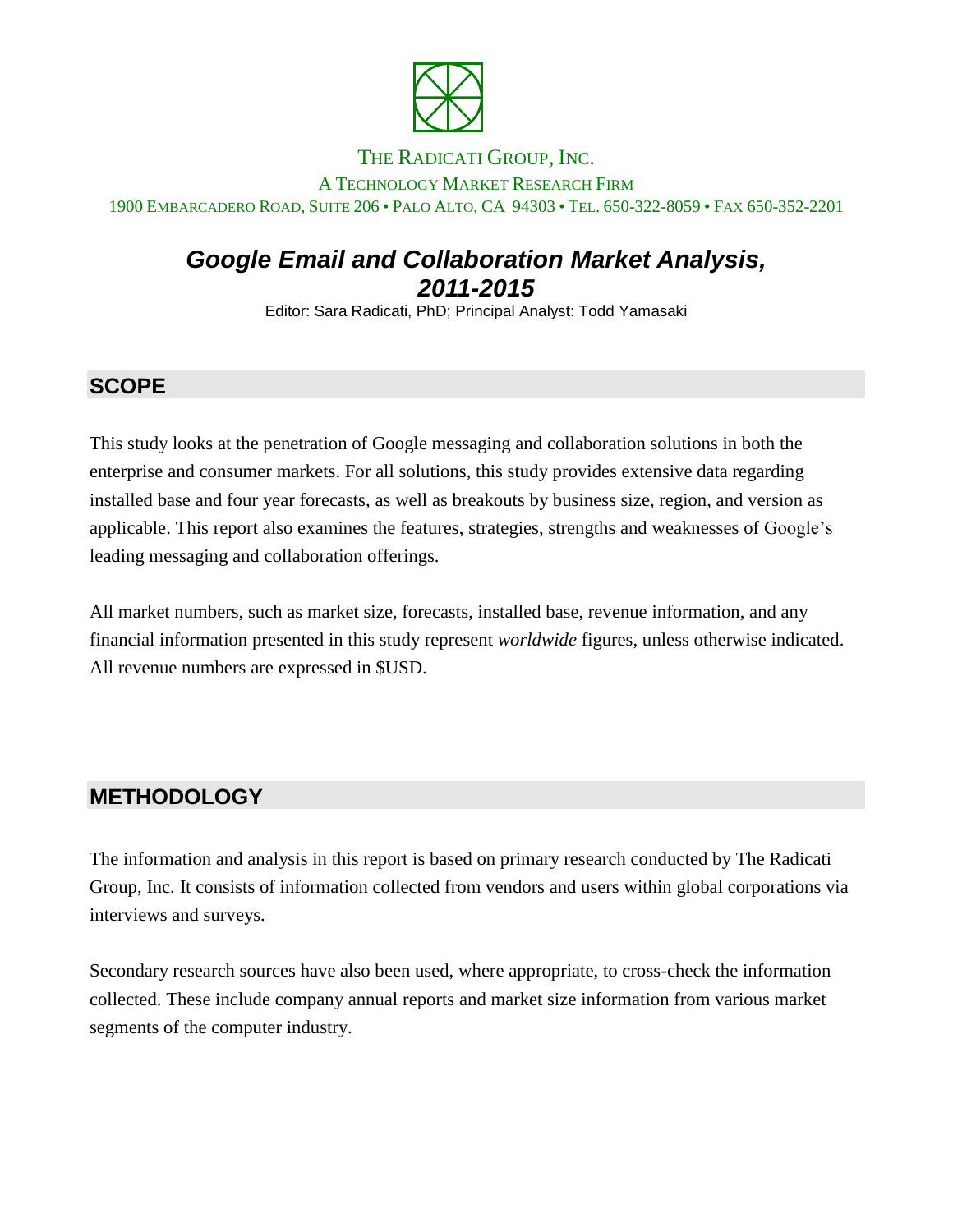## **EXECUTIVE SUMMARY**

- This study provides an analysis of Google's messaging and collaboration services aimed at  $\bullet$ both consumer and business users. The study provides detailed market share, four-year forecasts, and breakout by region, version and business size as applicable for the following services:
	- o **Google Gmail** Google Gmail is a free, ad-based webmail service primarily aimed at the consumer market. Google released Gmail to the general public in 2007. Gmail tightly integrates with several other Google services such as Google Talk, Google Voice, and Google Buzz. Google's mobile OS, Android, also tightly integrates the Gmail service into its mobile software, while also supporting wireless email on Windows Mobile, iPhone, BlackBerry, and other mobile devices.
	- o **Google Apps** The Google Apps platform is a web-based messaging and collaboration suite aimed mainly at businesses, and includes a broad range of business-oriented web applications.
	- o **Google Message Security** Google Message Security provides email security services powered by Google's wholly owned subsidiary, Postini. The services protect against spam and messaging threats. Google's security services are available as stand alone solutions for use with existing email servers and are also integrated into Google Apps for Business for use with Gmail.
	- o **Google Message Discovery** Google Message Discovery archiving services also powered by Postini. Archiving is available as a stand alone service for use with existing email servers, and is also integrated into Google Apps for Business for use with Gmail.
	- o **Google Talk** Google Talk is integrated into the Gmail client, enabling users to send and receive Instant Messages (IM) and SMS text messages. Google Talk is also available as a downloadable desktop client.
	- o **Google Voice** Google Voice is a web-based telecommunications and voicemail service. Google Voice provides PC to PC, PC to phone, and phone to PC voice and/or video calling anywhere around the world.